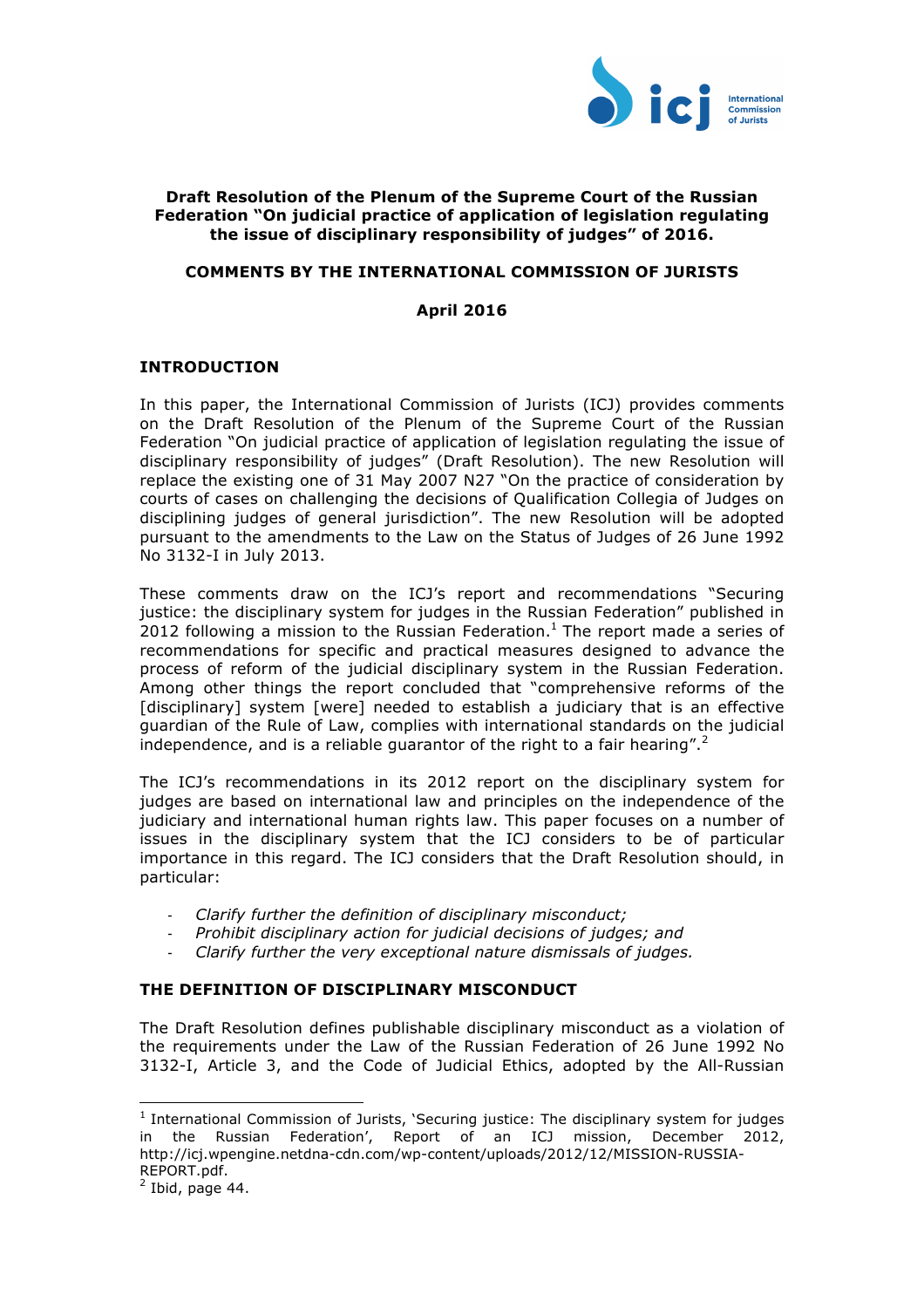Congress of Judges of 19 December 2012 "as a result of a culpable act (or omission) of a judge when carrying out their professional responsibilities or in extra-professional activities, which lead to a derogation of the authority of the judiciary and harm the reputation of a judge…".

Under the UN Basic Principles on the Independence of the Judiciary, all disciplinary, suspension or removal proceedings of judges should "be determined in accordance with established standards of judicial conduct". $3$  The Universal Charter of the Judge provides that "disciplinary action against a judge can only be taken when provided for by pre-existing law and in compliance with predetermined rules of procedure".<sup>4</sup> It may be necessary to ensure a certain degree of flexibility for lawyers to allow the courts "to develop the law in the light of their assessment of what measures are necessary in the interests of justice".<sup>5</sup> However, it would run counter the independence of a judge if almost any misbehaviour by a judge occurring at any time during his or her career could be interpreted, if desired by a disciplinary body, as a sufficient factual basis for a disciplinary charge of "breach of oath" and lead to his or her removal from office.<sup>6</sup>

The ICJ considers that the definition of disciplinary misconduct under the Draft Resolution, though in line with the Law on the Status of Judges, is too broad to ensure judicial independence in accordance with international standards. This broad definition may allow for an unforeseeable interpretation of the boundaries of ethical behaviour, which may lead to arbitrary application of disciplinary proceedings. Furthermore, it may not be sufficiently clear to allow a judge to alter his or her behaviour in such a way as to respect the ethical boundaries expected from a judge.

# **The ICJ recommends that:**

 

- **1. The Resolution should further clarify the notion of "disciplinary misconduct". In particular, it should clarify the scope of the "derogation of the authority of the judiciary" and the "harm to the reputation of a judge" in order for judges to understand the permissible limitations of their behaviour.**
- **2. "Derogation of the authority of the judiciary" and the "harm to the reputation of a judge" should be defined to include actions of judges which point to a lack of independence including through improper interference in judicial decision-making. Such actions should include any attempt to exert influence on a judge from outside or from within the judiciary. Improper influence from inside the judiciary should include attempts by judges and Presidents of courts to influence their colleagues, including those subordinate to them, either directly or indirectly.**

## **PROHIBITION OF DISCIPLINARY RESPONSIBILITY FOR JUDICIAL DECISIONS**

 $3$  UN Basic Principles on the Independence of the Judiciary, adopted by the Seventh United Nations Congress on the Prevention of Crime and the Treatment of Offenders (1985), and endorsed by General Assembly resolution 40/32 (1985) and 450/146 (1985), Principle 19.

<sup>&</sup>lt;sup>4</sup> The Universal Charter of the Judge, approved by the International Association of Judges (17 November 1999), Article 11, third indent.

<sup>5</sup> *Goodwin v the United Kingdom* (1996) ECHR 16, para. 33.

<sup>6</sup> *Volkov v Ukraine*, ECtHR Application No. 21722/11, judgment of 9 January 2013, para. 185.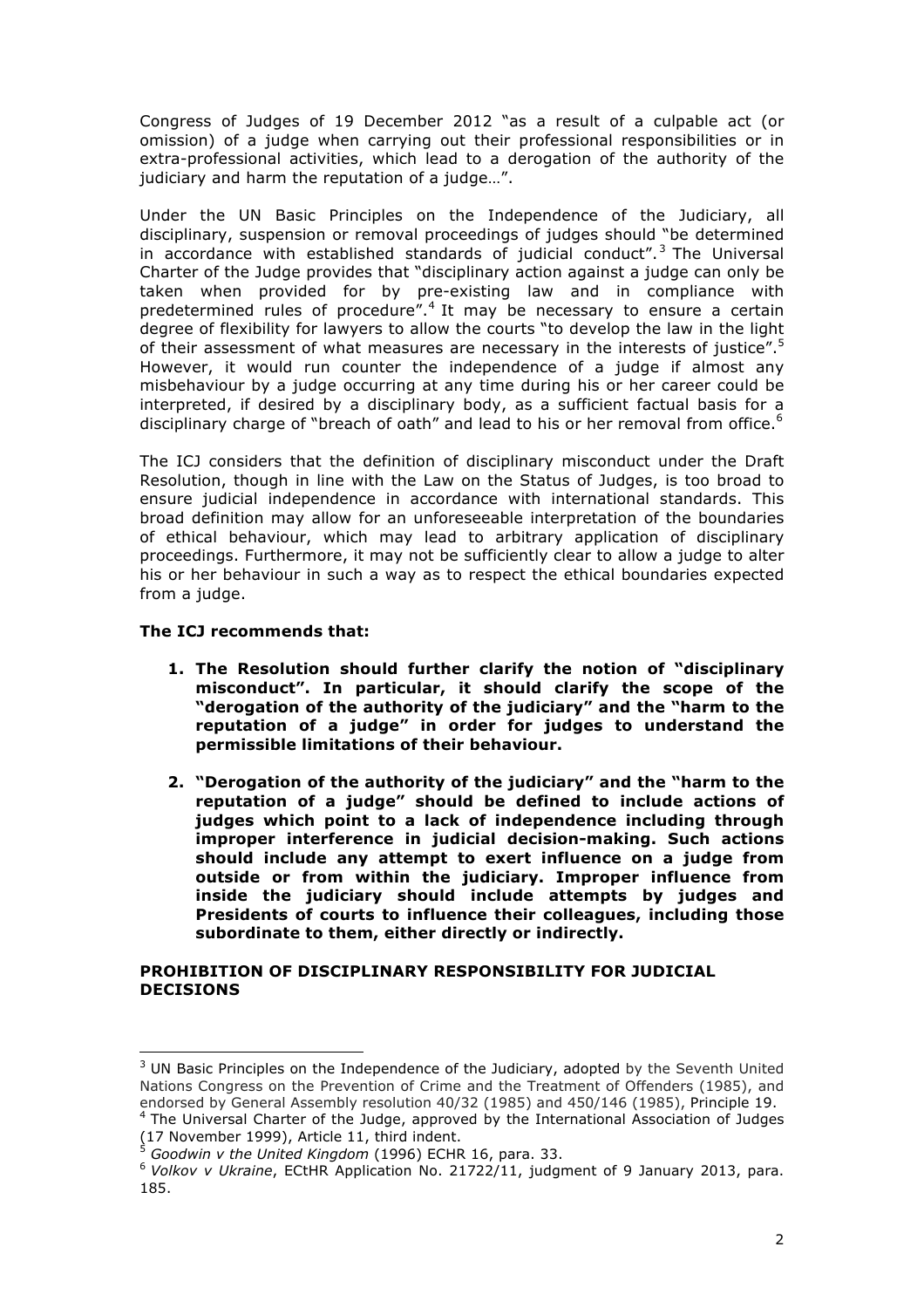Paragraph 3 of the Draft Resolution, following the language of Article 16.2 of the Law on the Status of Judges states that "a judge may not be subjected to any liability for an opinion expressed during the administration of justice or a court decision, except when the judge has been convicted of criminal abuse of power. The Resolution further rules out the possibility of disciplining a judge for "a judicial mistake which resulted from a wrong evaluation of evidence on a case or a wrong application of the norms of the material or procedural law".<sup>7</sup>

The ICJ Report of 2012 noted that "under the general principle of not undermining the authority of the judiciary or the status of judges, judges were being disciplined simply for having had their decisions revoked in higher courts".<sup>8</sup> The Report mentions that "judges are often disciplined because they have not imposed pre-trial detention in a `sufficient' number of cases".<sup>9</sup> In such cases, "bringing the judiciary into disrepute" may be interpreted to apply where the judge does not impose pre-trial detention in a relatedly high percentage of  $Case<sup>10</sup>$ 

Recommendations of the Committee of Ministers of the Council of Europe on judges provide that: "The interpretation of the law, assessment of facts or weighing of evidence carried out by judges to determine cases should not give rise to civil or disciplinary liability, except in cases of malice and gross negligence". <sup>11</sup> They further say that "[j]udges should not be personally accountable where their decision is overruled or modified on appeal".<sup>12</sup> In this regard, the UN Special Rapporteur on the independence of judges and lawyers stated that: "…judges must not be removed from office because of errors in judicial decisions or because their decision has been overturned on appeal or review by a higher judicial body".<sup>13</sup> The UN Human Rights Committee expressed concerns about judges' "…lack of security of tenure (appointments of only four years), combined with the possibility, provided by law, of taking disciplinary measures against judges because of errors in judicial decisions".<sup>14</sup> The Human Rights Committee has also stressed that "taking disciplinary measures against judges because of 'incompetent rulings', exposes them to broad political pressure and endangers their independence and impartiality".<sup>15</sup>

The ICJ therefore welcomes the desire of the Supreme Court to address the problem of judicial decisions as grounds for disciplinary measures against judges, which appears to be a significant problem in the Russian Federation's judicial disciplinary system.

## **The ICJ recommends that:**

 

<sup>7</sup> Draft Resolution of the Plenum of the Supreme Court of the Russian Federation "On judicial practice of application of legislation regulating the issue of

disciplinary responsibility of judges", para. 2.

<sup>8</sup> Securing justice, op. cit., page 27.

 $9$  Ibid.

 $10$  Ibid.

 $11$  Recommendation CM/Rec(2010)12 of the Committee of Ministers to member states on judges: independence, efficiency and responsibilities (Adopted by the Committee of Ministers on 17 November 2010 at the 1098th meeting of the Ministers' Deputies), para. 68.

 $12$  Ibid, para. 70.

<sup>&</sup>lt;sup>13</sup> Report of the Special Rapporteur on the independence of judges and lawyers, UN Doc

 $A/HRC/11/41$  (2009), para. 58.<br><sup>14</sup> Concluding Observations of the Human Rights Committee, Viet Nam, UN Doc CCPR/CO/75/VNM (2002), para. 10.<br><sup>15</sup> Concluding Observations of the Human Rights Committee, Uzbekistan, UN Doc

CCPR/CO/71/UZB (2001), para. 14.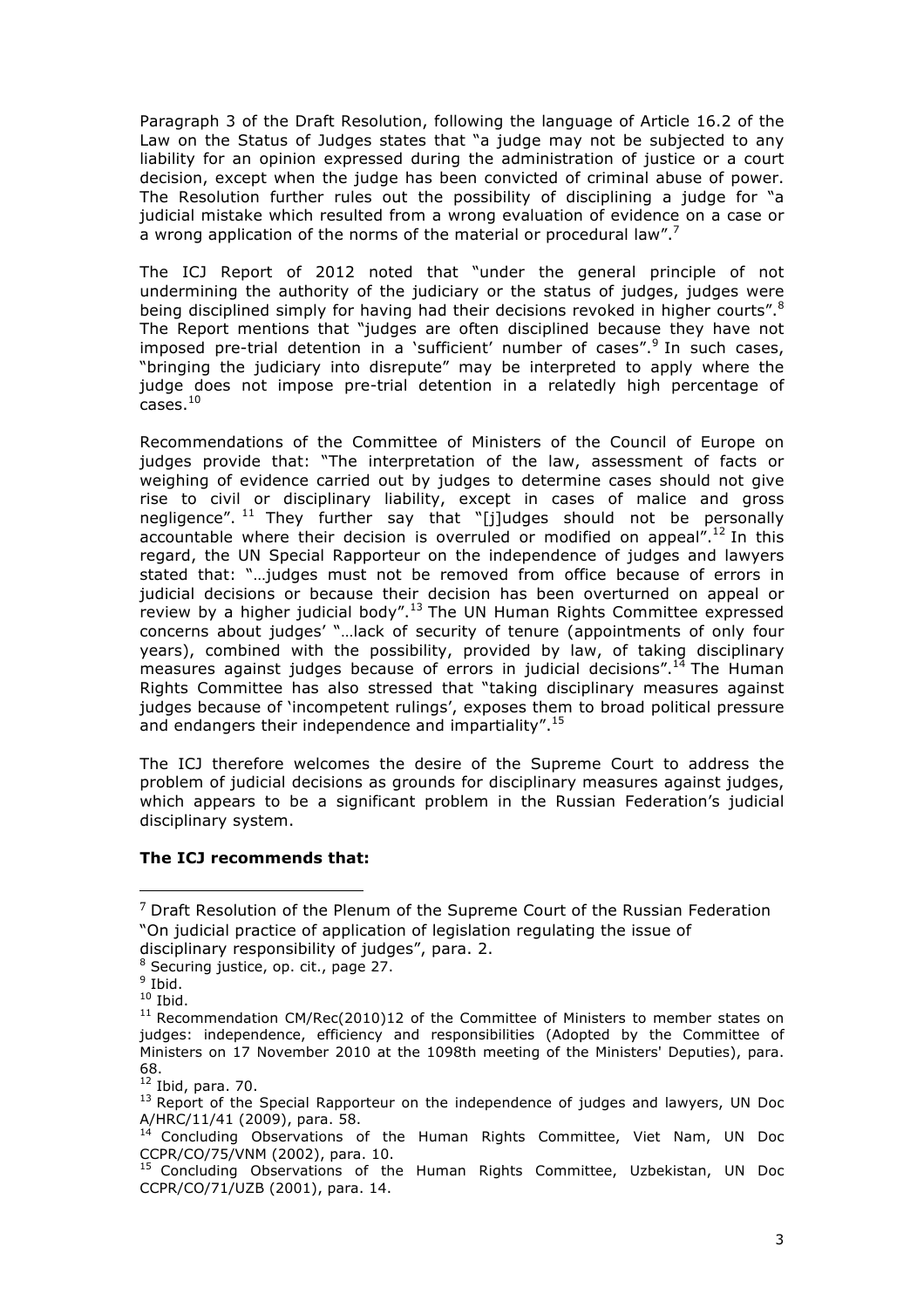**3. The Resolution, in line with well-established international standards in this regard, explicitly mentions that, where a decision of a judge is overturned on appeal, this may not of itself lead to initiation of a disciplinary action against a judge. This should apply in all cases including controversial ones or when a judge makes a series of decisions that are statistically at variance with those of other members of the judiciary. This is derived from the principle that judges must be free to decide cases based on their independent assessment of the facts and the law and that it is the role of the appeal courts, not the disciplinary system, to correct any judicial errors. Furthermore, this principle should consistently and rigorously be applied in practice to ensure that judges do not face disciplinary action in circumstances that undermine the independence and integrity of the judiciary.** 

## **EXCEPTIONAL CHARACTER OF DISMISSALS OF JUDGES**

The Draft Resolution states that "premature termination of powers of a judge may be imposed on a judge in exceptional circumstances specified by paragraph 5 of Article  $12<sup>1</sup>$  of the Law of the Russian Federation "On the Status of Judges of the Russian Federation"".<sup>16</sup> The Resolution in this regard echoes the law which has an identical provision.

In practice, the number of dismissals of judges in the Russian Federation is relatively high. Pointing to the weak guarantees of "life tenure" for judges in the Russian Federation, the ICJ report of 2012 concluded that: "the number of dismissals of judges in the Russian Federation each year is unusually large by comparison with other States. On average, some 40 to 50 judges are dismissed each year following disciplinary proceedings."<sup>17</sup> However, the report stressed that: "The impact of disciplinary action goes far beyond the 40 or 50 judges dismissed each year"18 as "[a] real threat of dismissal, without clear grounds and a reliable process for establishing the facts, can serve to discourage the independent and effective discharge of the judicial function". <sup>19</sup> It therefore concluded that "the disciplinary process has become the main means by which their security of tenure, and their freedom to act with independence during their tenure, can be effectively undermined".<sup>20</sup>

According to international standards, security of tenure and irremovability of judges "are key elements of the independence of judges".<sup>21</sup> The UN Basic

 

<sup>&</sup>lt;sup>16</sup> The definition: "Disciplinary action in the form of early termination of powers of a judge may be imposed on a judge, in exceptional cases, for a substantial guilty, incompatible with the high title of a judge violation of the provisions of the present Law and (or) of the Code of Judicial Ethics, including for the violation of these provisions in the course of the administration of justice, if such violation entailed a distortion of the principles of the judicial process, a gross violation of the rights of the parties to the process, is evidence of the impossibility of continuing the carrying out of the judicial functions and is established by a court decision which entered into force issued by a higher court instance or a court decision, taken at the request of expedited proceedings or on the award of compensation for a breach of the right to trial within a reasonable time".

<sup>&</sup>lt;sup>17</sup> Securing justice, op. cit., page 8.

 $18$  Ibid.

 $19$  Ibid.

 $20$  Ibid.

 $21$  Recommendation CM/Rec(2010)12, op. cit., para. 49. See also: Opinion no 1 (2001) of the Consultative Council of European Judges (CCJE) for the attention of the Committee of Ministers of the Council of Europe on standards concerning the independence of the judiciary and the irremovability of judges.